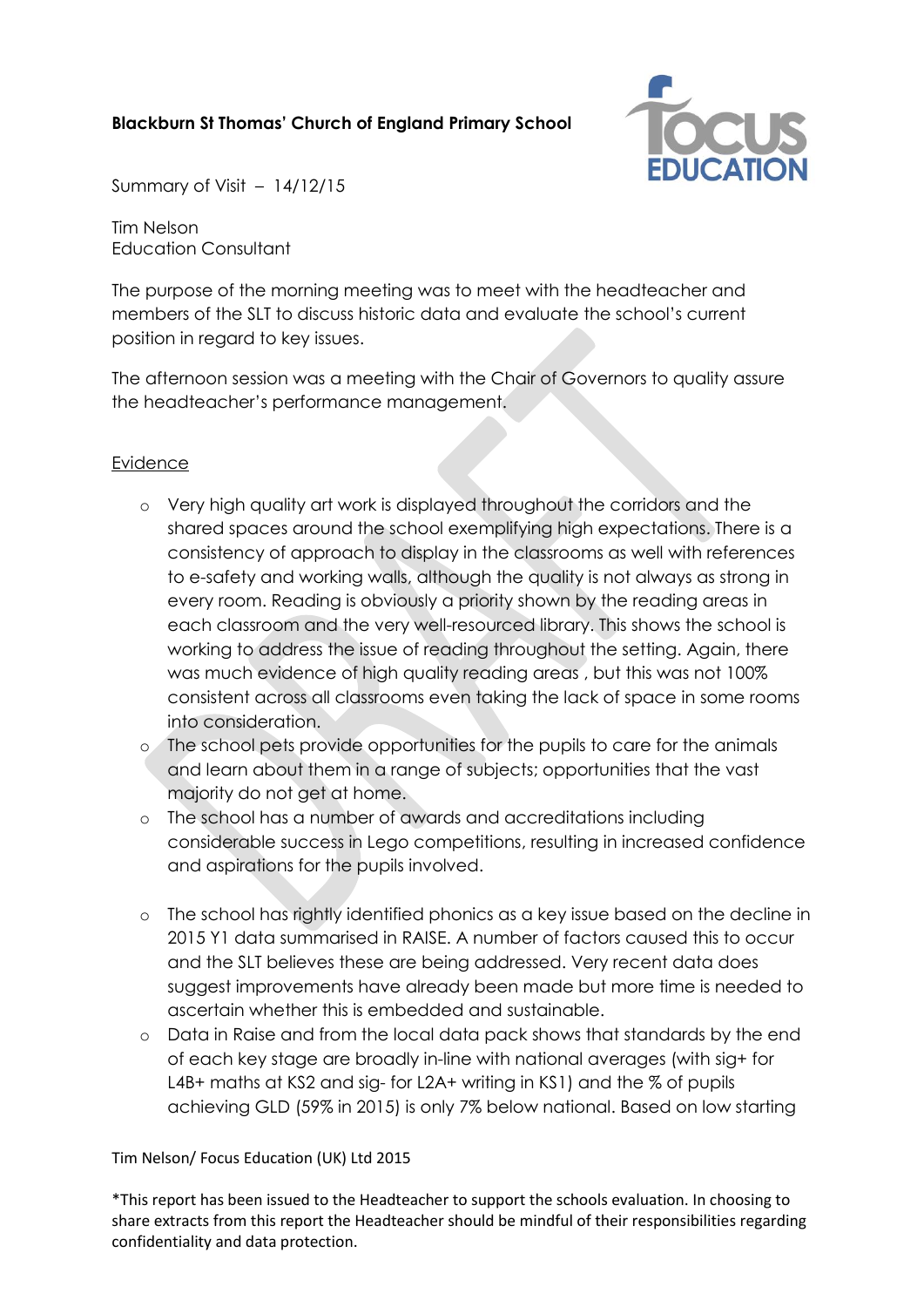points on entry, the question for the SLT to consider is whether the strongest progress is made in the EY rather than in KS1 or KS2? The environment and outcomes does support the view that EY is a strength of the school (for example, children in N showed highly developed independence during the visit). Planned changes to staffing in KS1 should address any weaknesses here in the future but this will need to be monitored closely and evidenced through tracking and work scrutiny.

- o The VA in 2015 was 100.2 which shows an improvement in the previous year when it was 99.5. It is still not at the sig+ level of 2013 when the school was previously inspected and is only just above national average. Again, this begs the question of whether progress is strong enough in this key stage? As the school develops tracking and assessment without levels it will be key to ensure that the floor targets are at least met, but also that a high percentage of pupils are working at greater depth within the expected standard, especially those who were high attaining at KS1.
- o Raise shows that the proportion of pupils making expected progress and the proportion of pupils exceeding expected progress compares favourably to national overall, although proportions are just below national for reading and above for writing and maths. Again, the school has identified reading as an area for improvement already. However, there is not enough evidence this early in the year to show sustained progress yet.
- o Overall, historic data shows that PPG is effective. FSM pupils perform well against national comparative data and often out-perform their peers in school (e.g. The 'Closing the Gap' section of Raise shows 12 elements identified as yellow and only one red.).
- o Safeguarding and child protection policies and procedures are embedded. There was discussion about how the 'culture of safeguarding' could be even further developed, especially around child protection and how parents/carers could be made aware of the relevant people to contact if they had a concern. Also, relevant safeguarding information for visitors could be more prominent as well as ID checks on arrival.
- o The School Development Plan rightly identifies areas for improvement. It clearly breaks down how these will be addressed. Some of the success criteria, especially relating to pupils progress, should be quantified wherever possible to enable success to be measurable, against national expectations for example.

It was suggested that subject leaders evaluate their curriculum and clearly identify opportunities for the pupils' application of basic skills to ensure consistency across classes and relevance for the pupils. This could be linked to the work on improving outcomes in phonics and reading as well as the application of maths.

Tim Nelson/ Focus Education (UK) Ltd 2015

\*This report has been issued to the Headteacher to support the schools evaluation. In choosing to share extracts from this report the Headteacher should be mindful of their responsibilities regarding confidentiality and data protection.